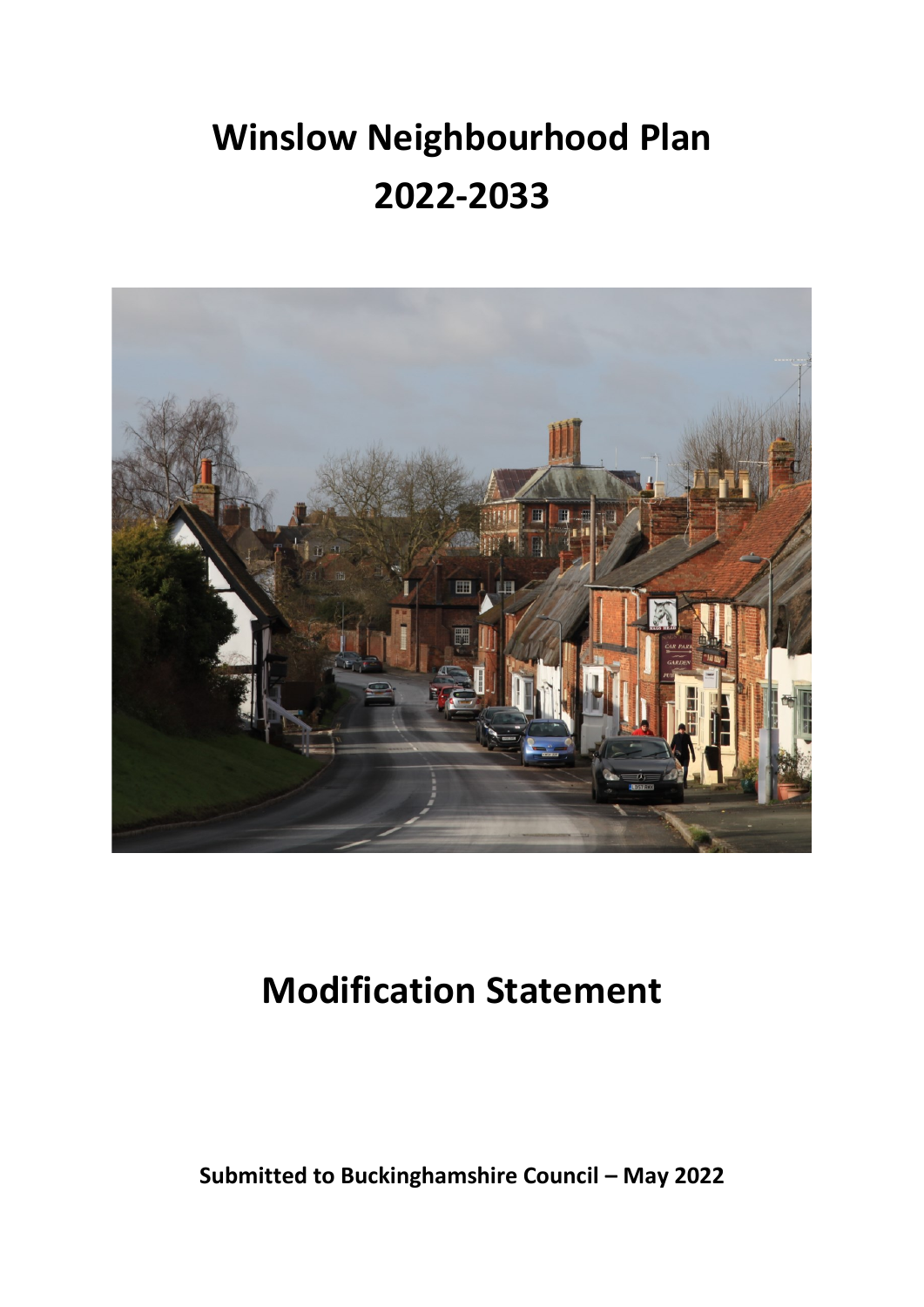## **Winslow Neighbourhood Plan 2022-2033**

## **Modification Statement**

| <b>Contents</b> |                                      | page      |
|-----------------|--------------------------------------|-----------|
| $\mathbf{1}$    | <b>Introduction</b>                  | 3         |
| $\mathbf{2}$    | <b>Background</b>                    | 4         |
| 3               | The proposed modifications           | 5         |
| 4               | <b>Regulation 15(1)(f) statement</b> | <b>10</b> |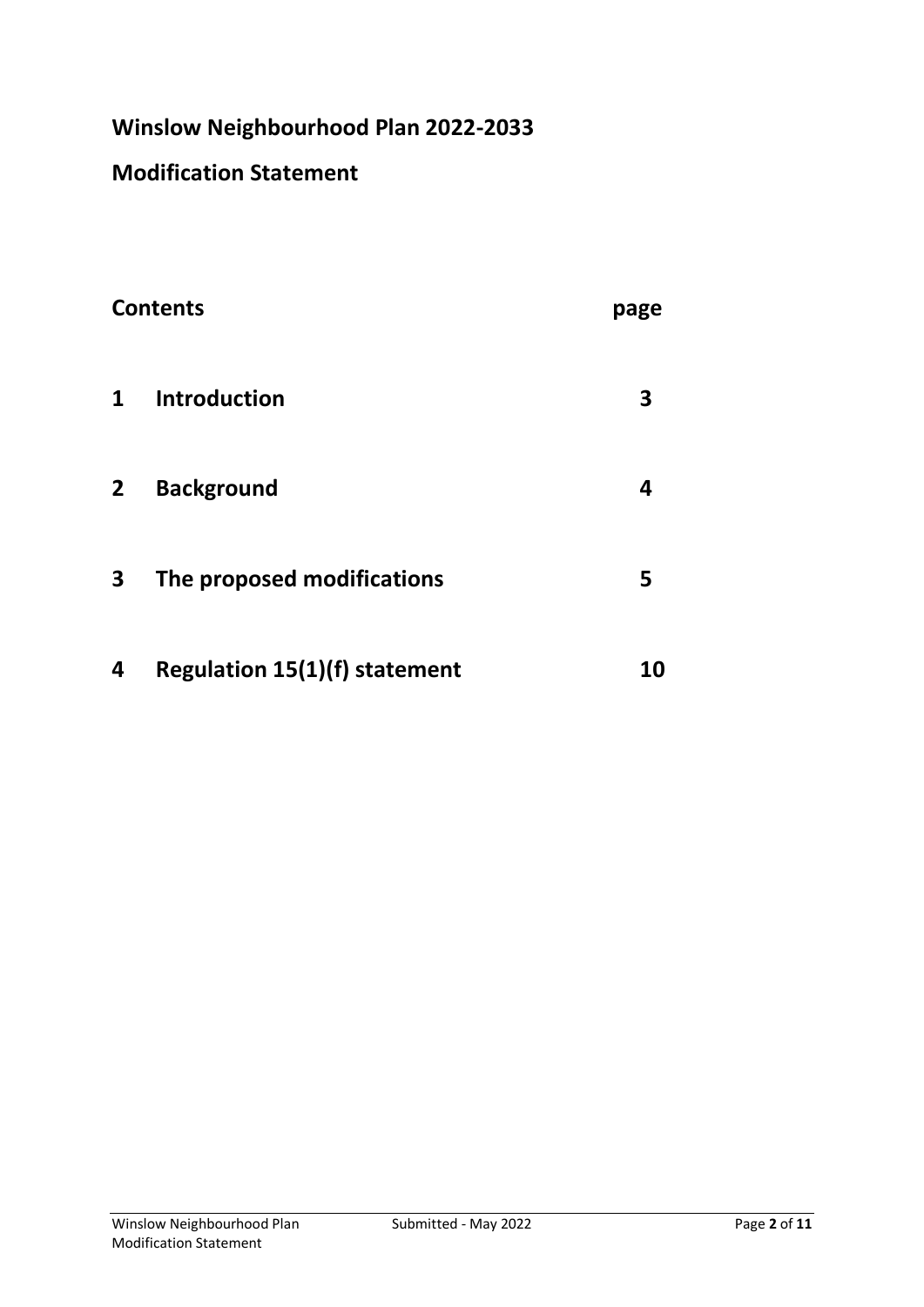### 1 **Introduction**

Winslow Town Council (WTC) is the 'qualifying body' within the meaning of the Neighbourhood Planning (General) Regulations 2012 as amended (the Regulations) with respect to the Winslow Neighbourhood Plan of June 2014 (WNP2014) (as made by Aylesbury Vale District Council on 10 September 2014). It proposes to modify WNP2014 in the manner explained in this Modification Statement.

WTC has completed a pre-submission consultation pursuant to and in accordance with regulation 14 of the Regulations on the proposed modifications and now submits to the Local Planning Authority, Buckinghamshire Council, its Modification Statement for examination. Both WNP2014 and the proposed Modified Plan relate to the Winslow Neighbourhood Area as so designated by Aylesbury Vale District Council on 25 February 2013. A map of that area appears at page 5 of the proposed Modified Plan.

In order to meet the requirements of regulation 15(b), (c) (d) and (e) of the Regulations and to supplement its proposal WTC also submits:

- (a) a Consultation Statement;
- (b) the proposed Modified Plan;
- (c) a Basic Conditions Statement;
- (d) an Environmental Assessment Report; and
- (e) an updated State of the Town Report.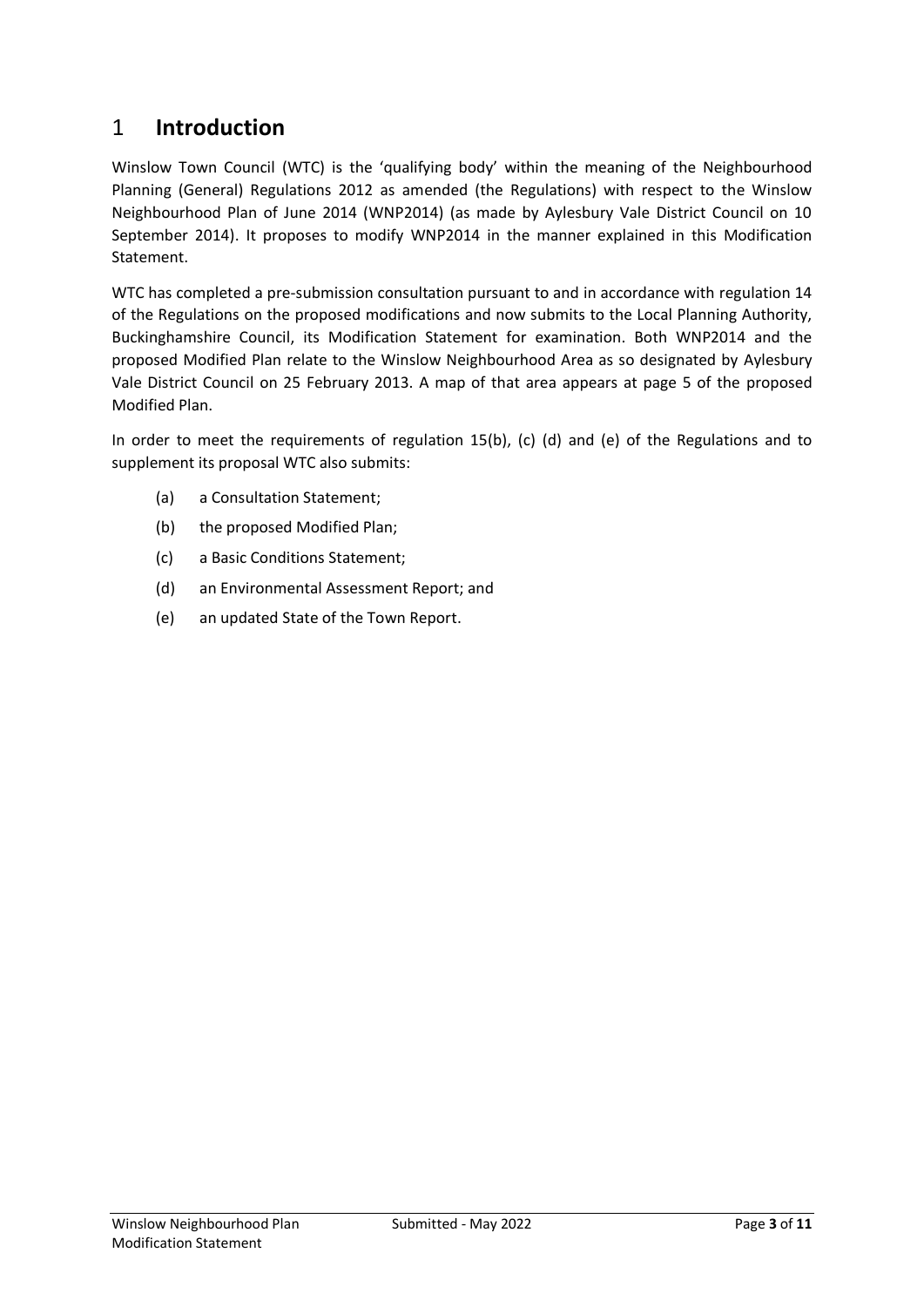## **2 Background**

A short history of Winslow and some relevant statistics are to be found at section 2 of the proposed Modified Plan. The statistics have been updated, so far as possible, from those in WNP2014, but in many cases more recent figures are not available. It is nevertheless not considered that the changes are so great as to call anything in the proposed Modified Plan into question.

WNP2014 was made in September 2014, following extensive consultation and a referendum in which 98% of those voting supported the Plan; that 98% represented an absolute majority of those entitled to vote. At that time the framework within which the Plan was prepared consisted of the National Planning Policy Framework (NPPF) of 2012 and the relevant saved policies of the Aylesbury Vale District Local Plan, adopted in 2004. There have been several updates of NPPF in the subsequent years, and the proposed Modified Plan reflects the most recent iteration, published in 2021. In September 2021 a new Vale of Aylesbury Local Plan (VALP) was adopted which, in several respects, overrides the Policies of WNP2014. The proposed modifications respond to the changes to the Plan mandated by VALP.

In addition, the passage of time and changing circumstances, as well as some legislative amendments and increasing awareness of environmental considerations (the last being emphasised by many of the respondents to the consultations which have preceded the preparation of this document), have led the steering group to propose further modifications.

The steering group, of four WTC councillors (others were invited to put themselves forward for inclusion in the group, but none did so), considered carefully all of the more than 300 responses to the initial, informal, consultation carried out in early 2021, and framed the modifications proposed in the second, regulation 14, consultation carried out in January and February 2022 in the light of those responses. Not all respondents were agreed on what the town requires and where necessary the steering group has exercised its judgment in what it believes is a manner which, while complying with legislative requirements, NPPF and VALP, and respecting the views of residents and other respondents as far as possible, is in the best long-term interests of the town (of which all the steering group members are residents).

The steering group has also been conscious that Buckinghamshire Council is required to adopt a Buckinghamshire-wide Local Plan by April 2025. Thus while the proposed Modified Plan is expressed to run until 2033 (coincident with the end-date set for VALP), it will be necessary to consider further modifications once that new Local Plan has come into existence and, realistically, the currently proposed Modified Neighbourhood Plan will have a fairly short lifespan. For that reason, too, WTC does not consider that it is appropriate to make more significant changes at this time.

The rationale for each proposed modification is set out in further detail below. The Policies in the proposed Modified Plan have been put in what WTC believes is a more logical order than the order adopted by WNP2014, and renumbered accordingly.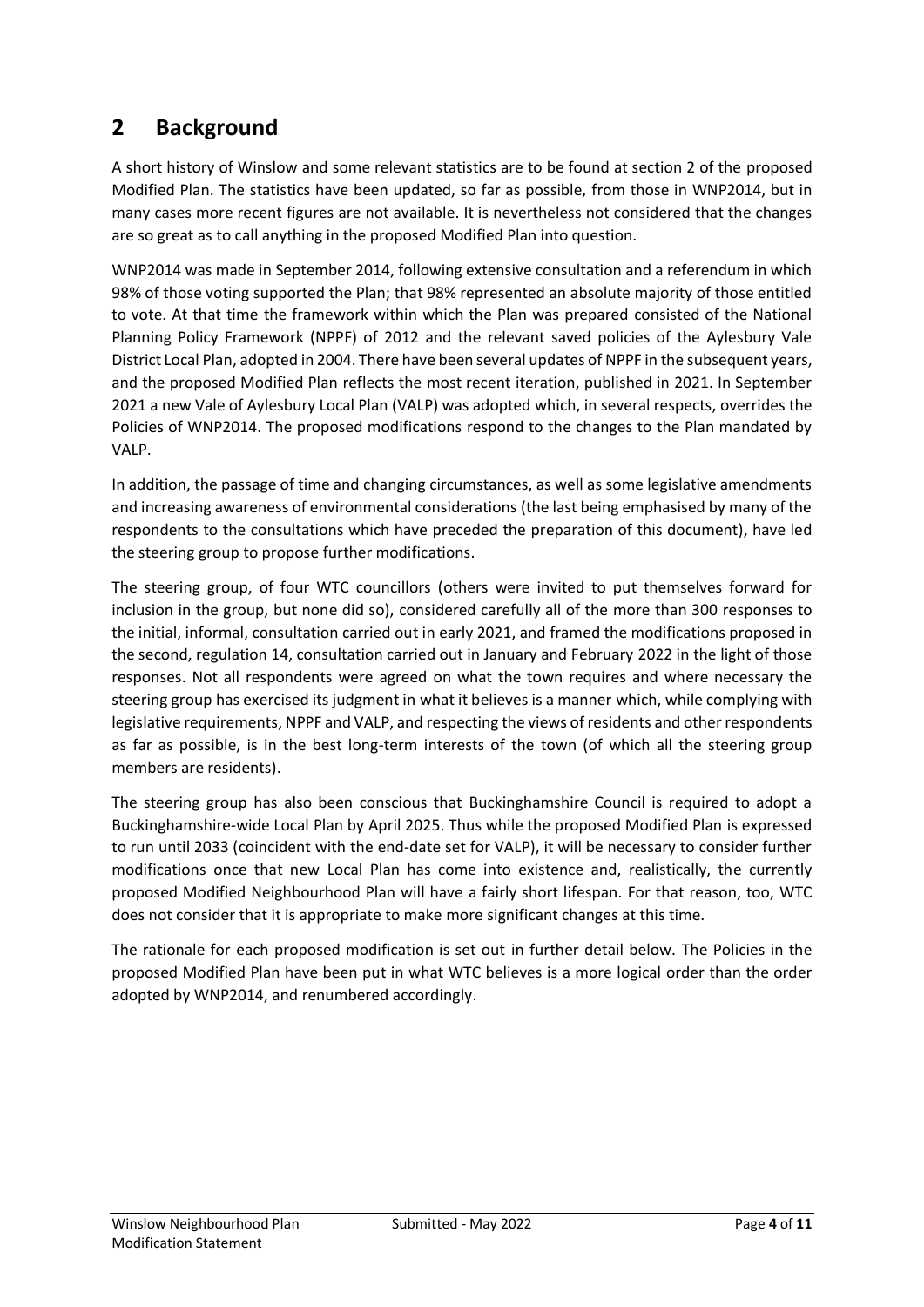## **3 The proposed modifications**

This Modification Statement follows the order of the Policies in WNP2014, and identifies the deletion, amendment, replacement, relocation or renumbering, as the case may be, of each Policy in the proposed Modified Plan.

#### **Policy 1: The Presumption in Favour of Sustainable Development**

Chapter 2 of NPPF 2021 provides comprehensive guidance on sustainable development to which a Neighbourhood Plan cannot usefully add. As it is not good practice to repeat policies set out at a higher level this Policy is omitted from the proposed Modified Plan. However, elements of new Policies 1, 4, 5, 6, 9, 12 and 13 contain provisions designed to promote sustainable development tailored to the needs and circumstances of Winslow.

#### **Policy 2: A Spatial Plan for the Town**

This becomes Policy 1 in the proposed Modified Plan. The text has been amended to make it clearer, but without any change of substance. The modifications of the Settlement Boundary proposed are:

- 1. Extension to the north, to accommodate a housing allocation in VALP (the allocation is not repeated but is referred to at paragraphs 4.9 and 4.20); and
- 2. Extension to the north-west, to accommodate an enlarged Sports Hub (old Policy 13, new Policy 6) and a relocated employment area (old Policy 7, new Policy 5A(b)).

In order that the line of the boundary should not become unnecessarily tortuous following the extension to the north it has been redrawn so as to include the Local Green Space north of The Spinney (marked 19v on the WNP2014 map), but the land remains Local Green Space. Policy 2C is further explained below.

#### **Policy 3: Housing Allocations**

This becomes Policy 2 in the proposed Modified Plan. The starting date of the period to which the Policy refers is changed from 1 April 2014 to 2022 (as it is not thought appropriate to plan, or purport to plan, for the past) and the end date from 31 March 2031 to 2033, to bring the Policy in line with VALP.

The allocations are modified as follows:

- 1. Old Policy 3.I: removed, as the development is almost complete;
- 2. Old Policy 3.II (new Policy 2A(b)): the allocation is amended as investigation has shown that, for ecological protection reasons, the Rugby Field site will not accommodate as many as 75 homes and therefore about 20 homes of the earlier allocation are re-allocated to the adjacent site of the former Winslow Centre, condition a. is slightly reworded, condition b. now appears, differently worded but in substance unchanged, in the final paragraph of the proposed Policy, and condition c. is strengthened;
- 3. Old Policy 3.III: omitted, as detailed planning permission has been granted and the development of the site has begun;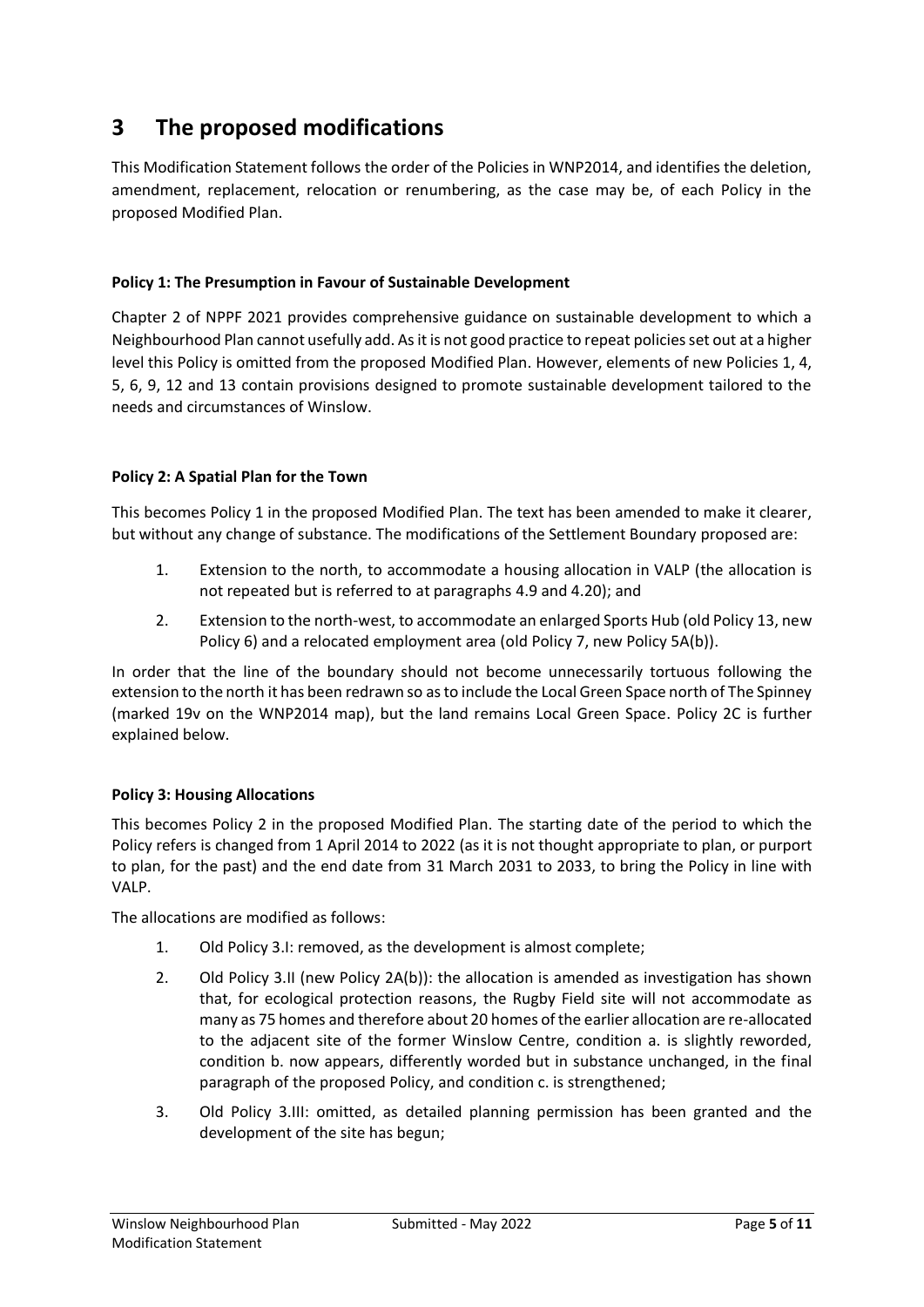- 4. Old Policy 3.IV (new Policy 2A(a)): unchanged save that the proviso now appears in the final paragraph of the proposed new Policy, in different terms;
- 5. Old Policy 3.V (new Policy 2A(c)): the allocation is increased to 83, in line with VALP. As no planning application has been made the allocation remains even though it duplicates the VALP allocation.

The sites accommodating the allocations at new Policy 2(b) and (c) are contiguous and it is intended that the two developed areas should be separated by an ecological protection area and Local Green Space lying between them, but it is not possible at present to identify a precise area as detailed plans for the site are not yet available.

The new allocation of 315 homes, required by VALP Policy D-WIN001, is not repeated as outline planning permission has already been granted for each of the two parts of the site. The Modified Plan does not seek to add to those permissions or to the applicable section 106 agreements save to include a reference to the proposed footpath and cycle track linking the development to The Spinney.

#### **Policy 4: Affordable Housing**

This has become Policy 3 in the proposed Modified Plan. The modification is material in that it now adopts the NPPF 2021 definition of affordable housing, justifying the retention of the 35% requirement of WNP2014 (by contrast with VALP's minimum of 25%, assessed by reference to an older definition). The reasons for doing so are explained at paragraphs 4.28 and 4.29 of the supporting text. The retention is further justified by the need for Winslow to provide affordable housing for surrounding villages supporting only small development sites. The reference to a Community Land Trust is omitted as no such Trust has been created and there is no proposal that one should be created. The reference to the Aylesbury Vale Local Lettings Policy has also been omitted because there is now a North Buckinghamshire Policy, with no Winslow-specific element, which will be applied whether or not it is mentioned in the Neighbourhood Plan. The cluster distribution Policy expected to be applied under VALP is adopted in place of the aspirational approach of WNP2014, and a requirement that local people should be granted priority in the allocation of First Homes has been introduced.

#### **Policy 5: Housing Design**

This has become Policy 4 in the proposed Modified Plan. The Policy as modified repeats, with some clarification and expansion, the Policy of WNP2014 but does not seek to effect any material change.

#### **Policy 6: Land South of Buckingham Road** and **Policy 7: Land North of Buckingham Road**

These Policies are brought together as new Policy 5, providing a single employment allocations Policy. Of the allocations in WNP2014 Policy 6, only I is retained, as new Policy 5A(a), since detailed planning permission has been granted for II (and work on the railway station is well under way) and the school for which III provided has been complete and in use for several years. The allocation of old Policy 7 and repeated at new Policy 5A(b) is of the same surface area, but has been moved to the west in order to accommodate the larger site for a Sports Hub for which old Policy 13 and new Policy 6 provide. The reference to a master plan reflects the close proximity of the sites at new Policies 5A(a) and (b) and at 6 to each other.

The school and the railway station with its ancillary facilities referred to at old Policy 6.II.b, c and d have been or are being constructed pursuant to detailed planning consents which have taken account of the conditions set out at old Policy 6.IV, V, VI and VII.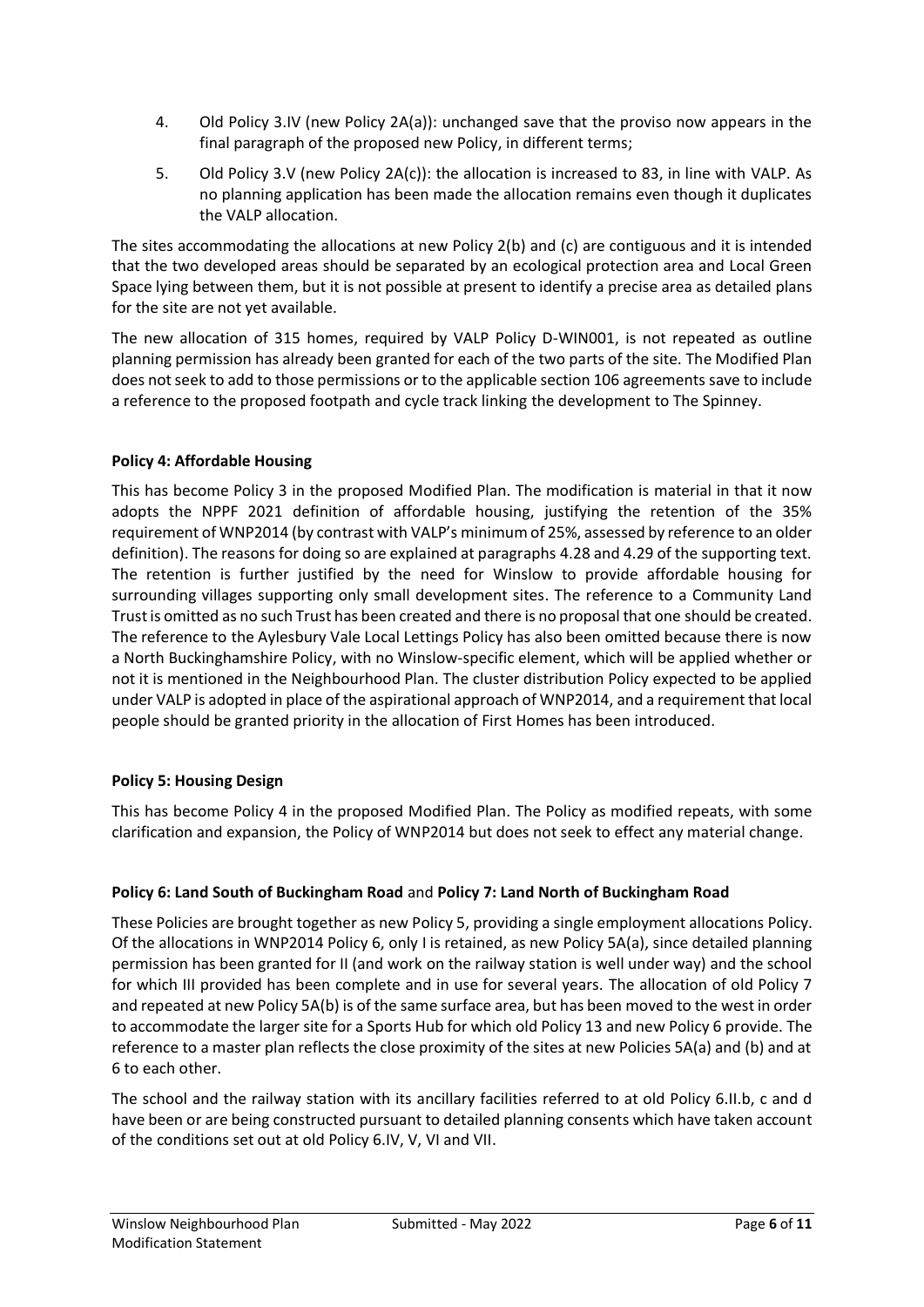The new Policy 5 mentions for completeness an existing light industrial area at Tinkers End. The site remains outside the settlement boundary but the steering group considers that a proposed redevelopment of the site, for the same class of uses, should be supported.

#### **Policy 8: Cycle Routes, Policy 9: Bus Services** and **Policy 10: Traffic Management**

These three Policies have been brought together as new Policy 11, as it is considered they are more suitably treated as a single overarching Policy. The Policy now makes a more detailed provision for improvements to bus services designed to inform developers of the standards they will be expected to meet and is more prescriptive than WNP2014 in its requirements for the provision of cycle paths. The accompanying text reminds developers of the requirements of VALP Policies T6 and T8, relating to parking and the provision of electric vehicle charging points without seeking to add to them. The combination of the former Policies into one is not intended to effect any further change.

#### **Policy 11: Winslow Community Centre**

This Policy has been omitted, as it has proved impractical to construct a community centre on what is now Tomkins Park and Arboretum (formerly The Paddock), for which the former Policy provided, or on any other site. Instead, WTC proposes to enlarge and improve the town's Public Hall and to replace the existing Sports Club building with a larger building serving the sporting activities (football, cricket and croquet) undertaken on the Recreation Ground and also providing a function room and a social space to complement the facilities which will be available in the Public Hall. As neither of those proposals requires land allocation (though note item 4 at Policy 19 below) no Policy catering for them is needed but instead new Policy 8, The Heart of Winslow, seeks to preserve and enhance those and other facilities within a defined area in the town centre.

#### **Policy 12: Winslow Medical Services Centre**

This Policy is retained as new Policy 7, though is re-worded to reflect the facts that the construction of a new medical centre on the former Winslow Centre site will not now take place and that proposals for an interim solution providing for the needs of Winslow and its surrounding villages are at an advanced stage, while recognising that a long-term plan is required in order to meet the medical needs of an increasing population attributable to the additional housing prescribed by VALP.

#### **Policy 13: Sports Facilities**

The WNP2014 Policy catered only for the replacement, on a site to the west of Great Horwood Road and north of Buckingham Road, of those sporting facilities that were to be displaced from the former Winslow Centre site and the rugby field. Further investigation has shown that the allocated site includes an area which requires protection for ecological reasons and that the remaining area would not be sufficient to accommodate the displaced facilities. Buckinghamshire Council, the owner of all three of the sites (Winslow Centre, rugby field and Sports Hub) now proposes to utilise a much larger area in the same location, capable of accommodating the ecological protection site, the displaced facilities and several others besides. In order to reflect those changes former Policy 13 is replaced by a more expansive new Policy 6.

#### **Policy 14: Childcare Nursery**

This Policy has been removed as there is adequate nursery provision within the town now.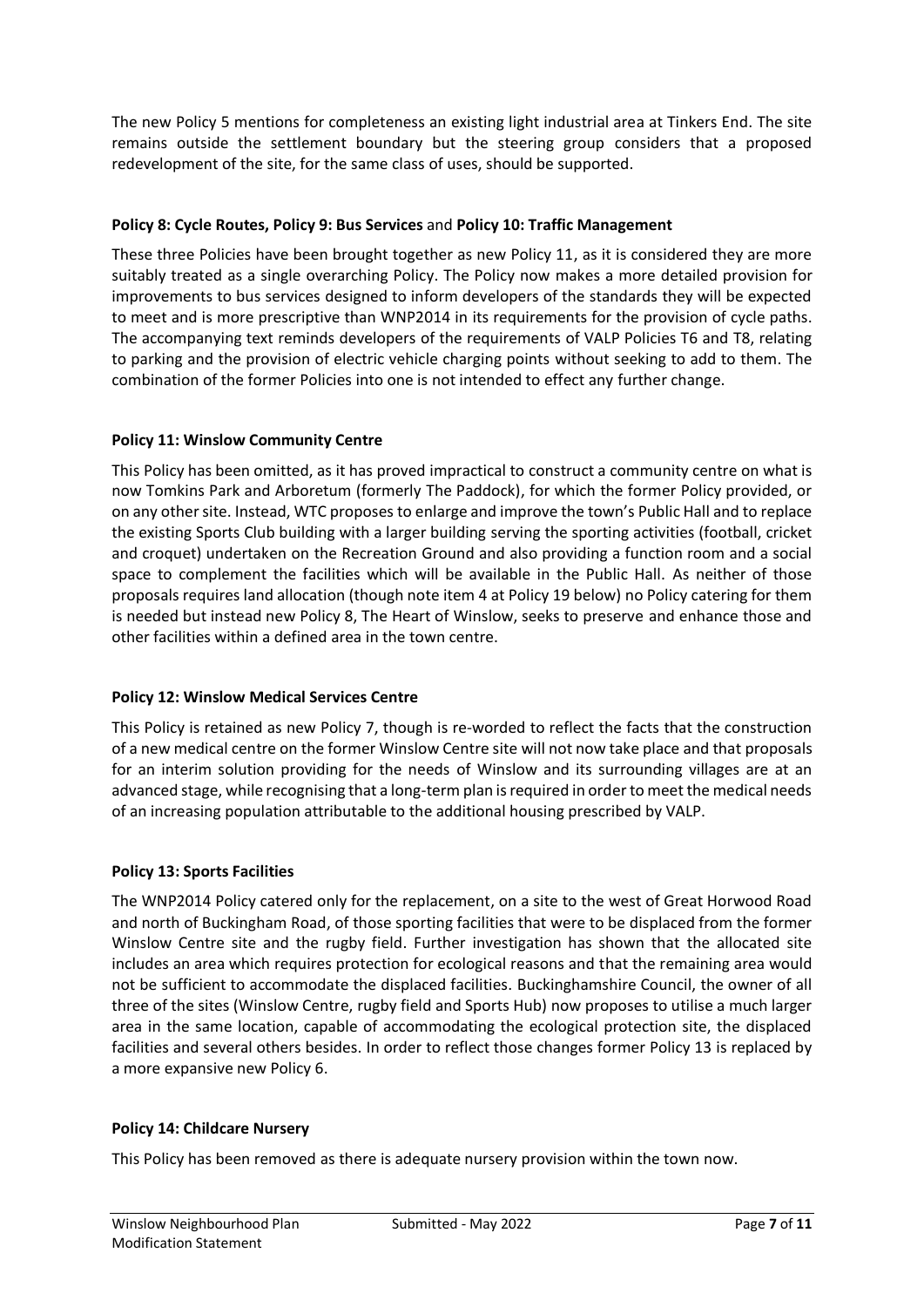#### **Policy 15: Play Facilities for Young People**

The rather vague provisions of this Policy are replaced by the more specific provisions of new Policies 6 (the Sports Hub) and 8 (the Heart of Winslow). Other requirements respecting the provision of play areas appear in VALP and a Neighbourhood Plan cannot add to them.

#### **Policy 16: Assets of Community Value**

This Policy has been omitted as those listed in WNP2014 were not accepted for designation as Assets of Community Value and as it cannot usefully add to VALP Policy I3. Some of the assets previously listed are mentioned elsewhere in the proposed Modified Plan: the library (new Policy 9), the sports facilities (new Policy 6), Tomkins Park and Arboretum (formerly the Paddock) (Policies 8 and 12C(c)) and The Spinney (Policy 12C(e)). The Youth Centre has been demolished in anticipation of the proposed Winslow Centre redevelopment and the TSB Bank now offers only a weekly advisory service from WTC's own offices. The building it formerly occupied is within Winslow's Conservation Area where it is classed as a Local Note Building (and is a candidate for designation by Buckinghamshire Council as a Non-Designated Heritage Asset) but it is not listed.

#### **Policy 17: Winslow Shopping Area**

This Policy is to be retained (as new Policy 10) but in a materially modified form, because subsequent legislative changes make it impossible to follow the existing Policy. The proposed new Policy seeks to preserve and encourage retail and similar use of suitable town centre properties while recognising the change in national policy.

#### **Policy 18: Small Supermarket**

This Policy is omitted. Once it was found impractical to construct a community centre in Tomkins Park and Arboretum (see Policy 11 above) it was decided by WTC that it should instead extend and improve the Public Hall. In the meantime the existing small High Street supermarket operated by the Co-op has been extended, removing the need for a new supermarket.

#### **Policy 19: Local Green Spaces**

This Policy is retained (as new Policy 12) but it is modified by:

- 1. omitting the land adjoining the former Winslow Centre (though with a stated intention to designate part of that site as Local Green Space at a future date);
- 2. omitting the land alongside National Cycle Route 51 (which is not appropriate for designation as Local Green Space);
- 3. segregating the Recreation Ground and Three Hills (which are not contiguous); and
- 4. slightly redefining the area of the Recreation Ground which is designated in order to accommodate the proposed larger building and attendant car park.

#### **Policy 20: Infrastructure Investment**

This Policy is omitted. Sub-Policy I is redundant, for the reasons already given under old Policy 11 above. Sub-Policy II is in part redundant: a cycle track between Winslow and Buckingham has been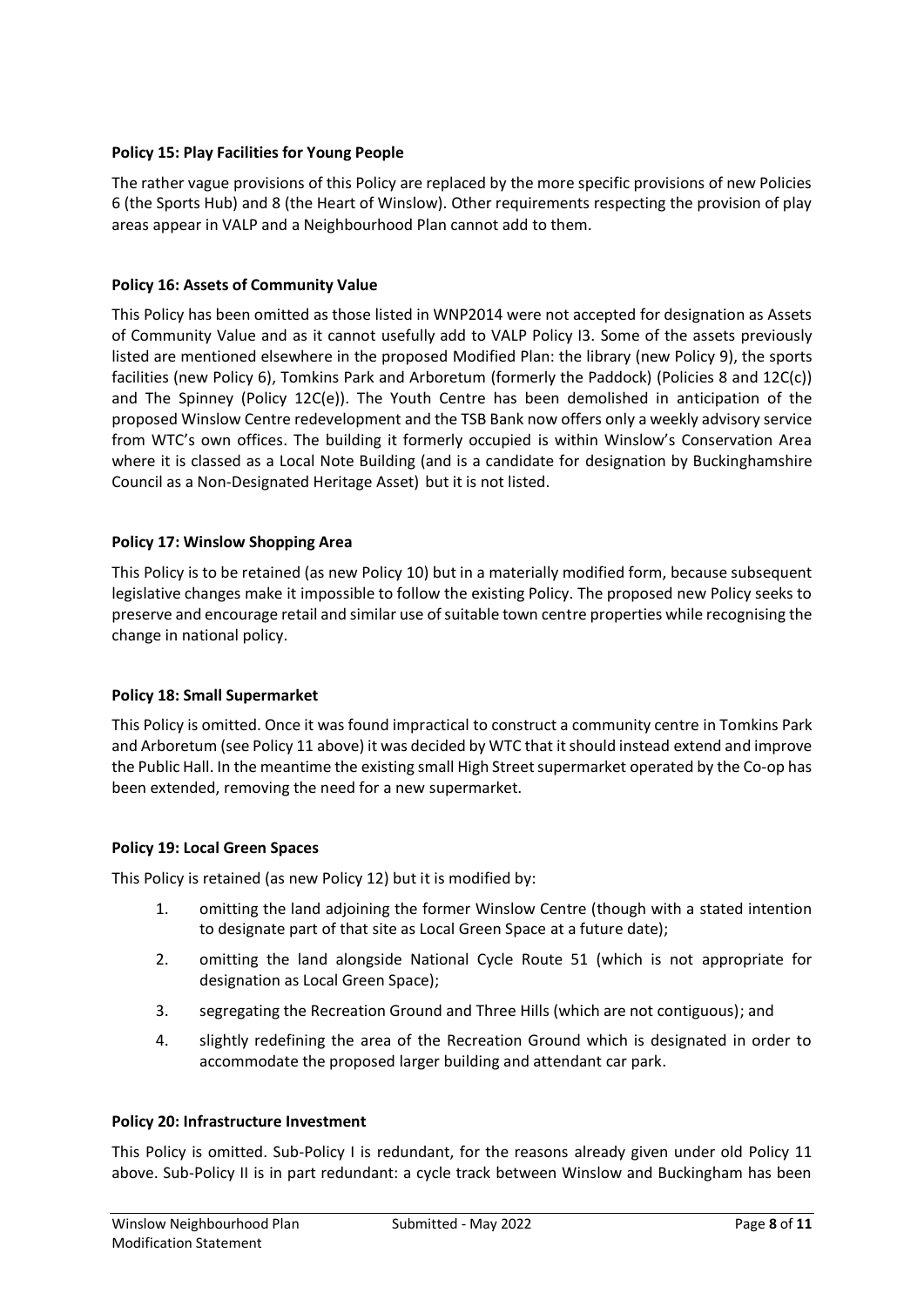created and is in use. A proposal for a cycle track between Winslow and Great Horwood appears at paragraph 4.20. The proposal for a cycle track between Winslow and Granborough is not thought to be a realistic aspiration within the foreseeable future. Sub-Policy III is considered too vague to merit retention.

**New Policy 13** has been added in response to the large number of observations on environmental measures received during the informal consultation, and to give guidance to developers on good practice as it is seen within the town.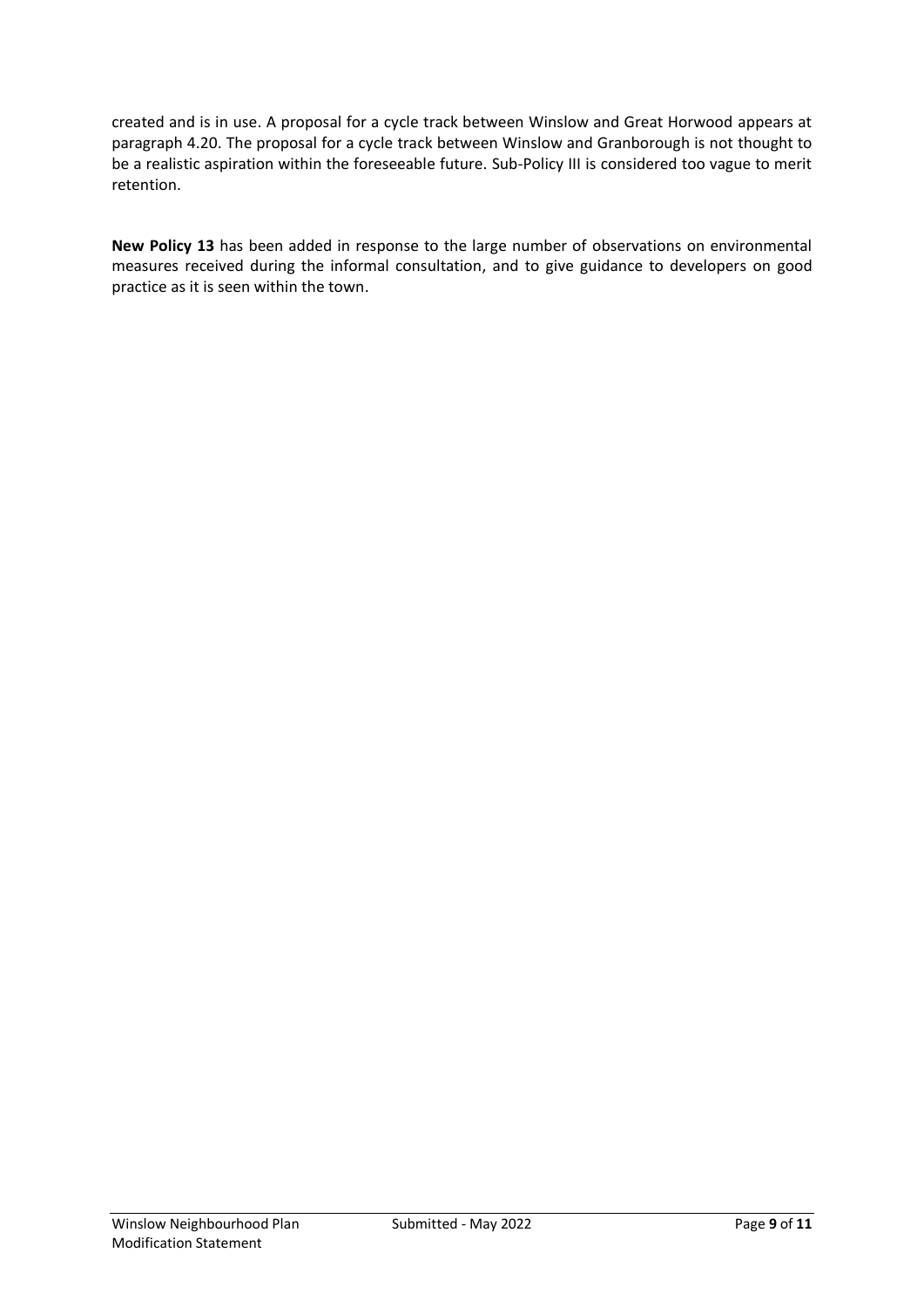## **4 Regulation 15(1)(f) statement**

Regulation 15(1)(f) of the 2012 Regulations requires a qualifying body submitting a Modification Statement to state whether or not it considers that the modifications contained in the Statement, if implemented, are so significant or substantial as to change the nature of the neighbourhood development plan, and to give reasons why the qualifying body is of that opinion.

WTC considers that the proposed modifications are not so significant or substantial as to change the nature of WNP2014. In its opinion the modifications fall into three categories:

- 1. those required to reflect legislative change, the evolving requirements of the National Planning Policy Framework or allocations made by the Vale of Aylesbury Local Plan adopted in September 2021 (VALP);
- 2. those which reflect the passage of time or previously unforeseen changes of circumstance; and
- 3. those which reflect the weight of public opinion as determined during the consultation process.

WTC has determined to make no further change at this stage but to review the Plan again when the forthcoming Buckinghamshire Local Plan is nearing adoption.

The modifications which fall within the first category (legal and policy driven) are attributable to the actions of other bodies. The Plan merely reflects (as it must) those changes so far as they affect the parish, and the changes would affect the parish in the same way even if the Neighbourhood Plan were not modified. The modifications in this category are more fully described above but are, in summary and with brief reasons for their inclusion, as follows:

- 1. Omission of former Policy 1 (NPPF);
- 2. Extension of settlement boundary (part) (VALP);
- 3. Increase in number of extra-care homes (VALP);
- 4. Affordable housing (part) (NPPF and VALP);
- 5. Housing design (part) (national policy);
- 6. Traffic etc (part) (VALP Policies T5 and T6);
- 7. Old Policy 16 omitted (VALP); and
- 8. Old Policy 17I and II omitted (legislative change).

The modifications within the second category (passage of time) are proposed in order to reflect changes of circumstance since WNP2014 was made. They include the omission of Policies or parts of Policies which are spent or which have become incapable of performance, consequential amendments and changes which for some other reason cannot be avoided. In WTC's opinion these modifications adapt the Plan to those changed circumstances while retaining its character. They are again more fully described above but are, in summary and with brief reasons for their inclusion, as follows:

- 1. Extension of settlement boundary (part) (to accommodate a larger sports area);
- 2. Omission of housing allocations (to reflect construction completed or in progress);
- 3. Amendment of allocation of housing on the Rugby Field (ecological requirements);
- 4. Affordable housing (part) (to maintain the current requirement so far as possible);